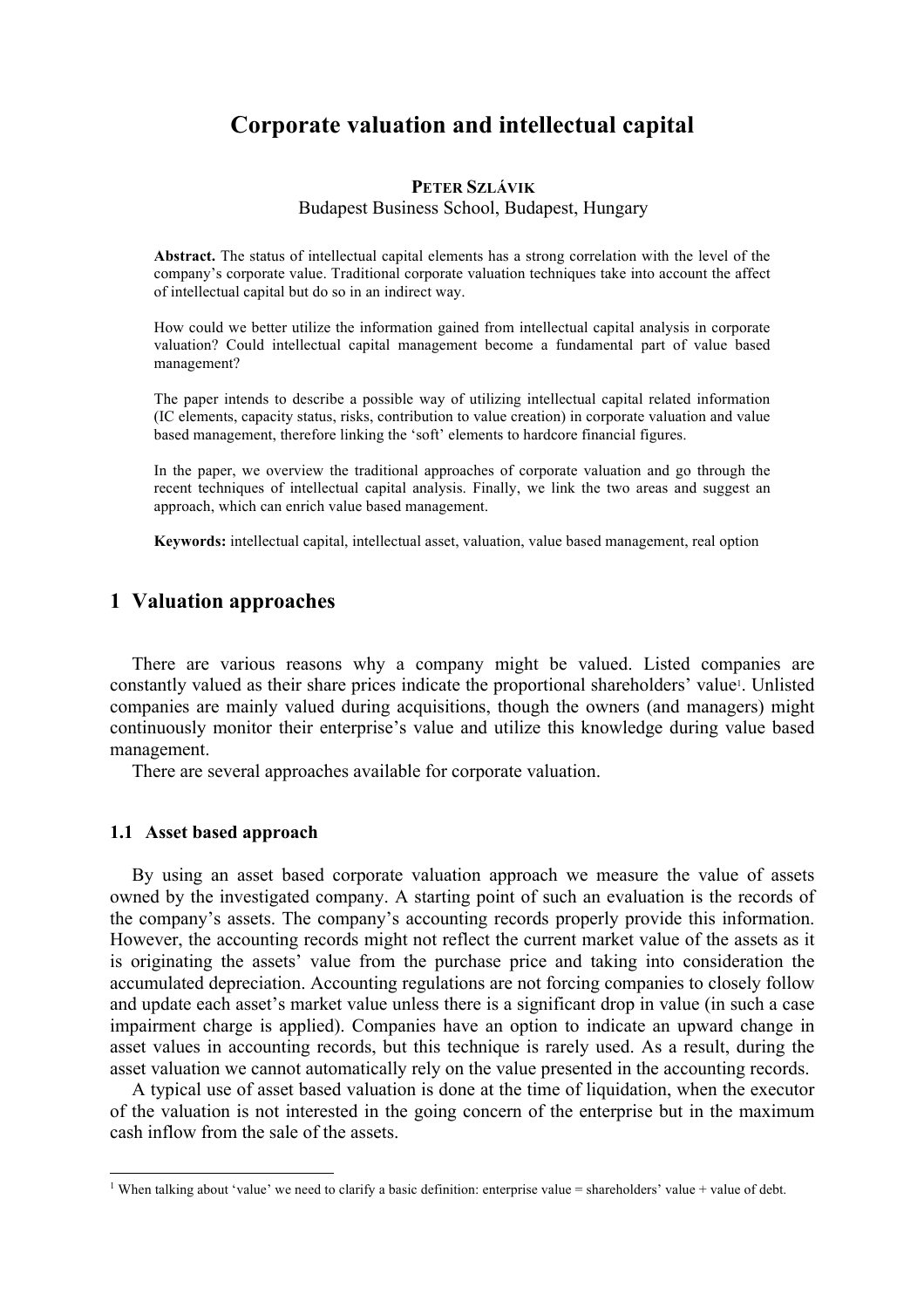#### **1.2 Comparable approach**

Using comparables during valuation means that we try to capture the company's value by looking at similar companies (mainly from the same industry) where the overall enterprise value is known (e.g. from a previous transaction). The figures we can investigate might refer to sales, profitability and/or cash flow generating capability. If we know for example that a similar company was sold for 6 million  $\epsilon$ , and its EBITDA margin was 1,5 million  $\epsilon$ , then the multiple of 4 might be applicable to our case, too. In this respect, we base our valuation on past data and on information gained from other transactions.

This approach is widely used by investors for quick evaluation purposes when detailed information relating to the future is not available. This approach is useful for double-checking the valuation derived from another approach, too.

## **1.3 Cash flow based approach**

The cash flow approach is focusing on the company's cash flow generating capability. When we talk about cash flow in valuation we mean free cash flow. Free cash flow takes into consideration the re-investment necessities of the business and the working capital's cash requirements<sup>2</sup>. A special element of free cash flow is that it is looking at the company as if it was only financed by its shareholders. Free cash flow therefore is a basis for the calculation of enterprise value (=the value of business)<sup>3</sup>.

For the calculation of future free cash flow we need a business plan for the next few years from which free cash flow might be derived from. During the calculation of current enterprise value we need to calculate with the time element (therefore discount future cash flows) and integrate the terminal value of the enterprise at the end of the planning horizon.

The discounted cash flow (DCF) approach is considering the associated risks through the discount rate.

## **1.4 Option based approach**

Real option is the right to make or not make certain decisions in the future. While in discounted cash flow techniques, only the most likely outcomes are valued and management's decision making flexibility is ignored<sup>4</sup>; real option technique calculates with typical cases like: delay a decision, abandon a project, divest or make an investment. Option based valuation is originated from financial option pricing models and is often used for the valuation of projects (especially projects with high uncertainty, like R&D projects). Option based valuation might be extended to entire companies especially when the value of the company is strongly linked to certain events and related decisions.

Real options might be valued by Black-Scholes option pricing model<sup>5</sup>, originally developed for financial option pricing, or by binominal option model [4].

 $\overline{2}$ <sup>2</sup> An excellent interpretation of free cash flow is provided by Mills [12]

<sup>&</sup>lt;sup>3</sup> Of course we can use this for shareholders' value calculation by deducting the existing net debt.

<sup>4</sup> Copeland and Tufano [5] point out, that cash flow based valuation models implicitly assume that all future investments are precommitted (that the company has already decided to make those investments).

<sup>5</sup> Sudarsanam *at al* [15] provides a great overview of the use of Black-Scholes option pricing model.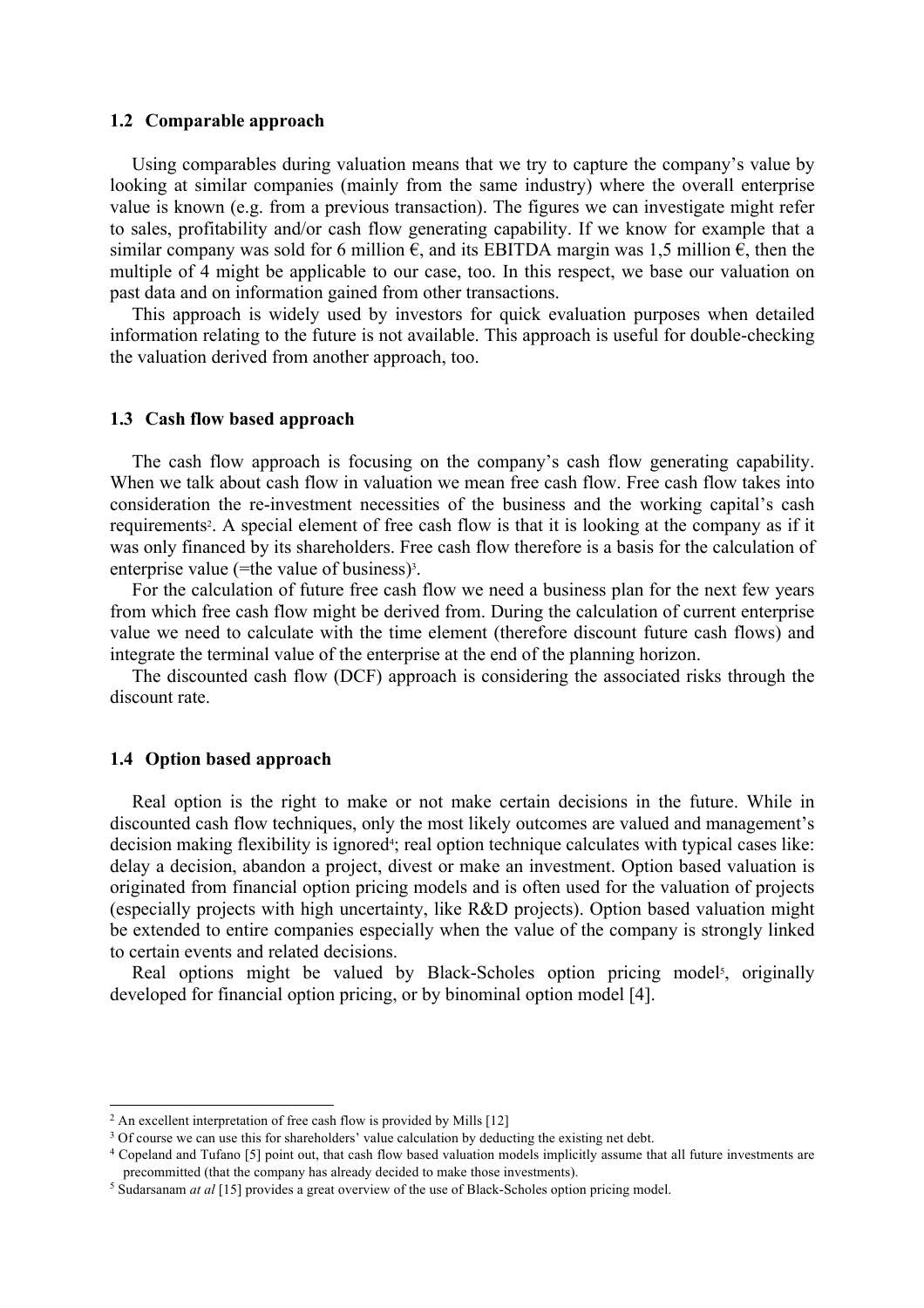#### **1.5 Different approaches – different results**

As we saw, there are several approaches to value an enterprise. These approaches could easily result different outcomes. There can be many reasons behind the fact that different valuation approaches might lead to different results: as we saw, certain techniques are not handling certain information; in some cases the result is very much depends on certain elements of the valuation formula (like the discount rate in DCF method, or the level of multiple in case of comparable approach). Another important factor that we should consider is the person who makes the valuation: a manager of a corporation has far more information about the business than an external analyst<sup>6</sup>. The more detailed information we have about the business, the more complex valuation we are able to present.

A typical reason why the different valuations might end up with different results is that fact that they consider intellectual capital differently. In the followings we will concentrate on intellectual capital and the role it plays in valuation and value based management. The uncertainties associated to valuation are in many cases due to improper management, therefore we intend to go beyond the value itself and investigate the management consequences. Similarly to activities where we can say that what cannot be measured, cannot be properly managed<sup>7</sup>, we can state that if the value of the enterprise cannot be reliably measured, we cannot talk about proper corporate management.

Let us first understand what mean on intellectual capital!

# **2 Intellectual assets / intellectual capital**

The existence of intellectual assets and their contribution became widely accepted among economists during the last two decades. In the invisible balance sheet Sveiby introduced three asset categories (external structure, internal structure and individuals' competence) as an extension of the traditional asset categories [16]. Due to the conservative rules of accounting only small proportion of these assets are represented in the accounting balance sheet (like certain patents, property rights) among intangible assets. The major obstacles are associated to the recognition and measurement issues of the intellectual assets.

Intellectual assets and intellectual capital terms are often used as synonyms for each other. However it is important to mention that individual intellectual assets always have an ownership dimension (who owns them?). This can be presented in the liability section of the extended balance sheet<sup>8</sup>.

 <sup>6</sup> This is why external analyst mainly rely on comparables and simplified cash flow models.

<sup>7</sup> Womack – Jones [18] p. 37.

<sup>&</sup>lt;sup>8</sup> The correct approach would therefore be differentiating among the terminologies of intellectual asset and intellectual capital. During the article we will refer more to the asset characteristics of these items, therefore more use the intellectual asset name. As an overall terminology however we keep sometimes (like in the title of the article) 'intellectual capital'. When using this, we would like to emphasize the ownership related information, too.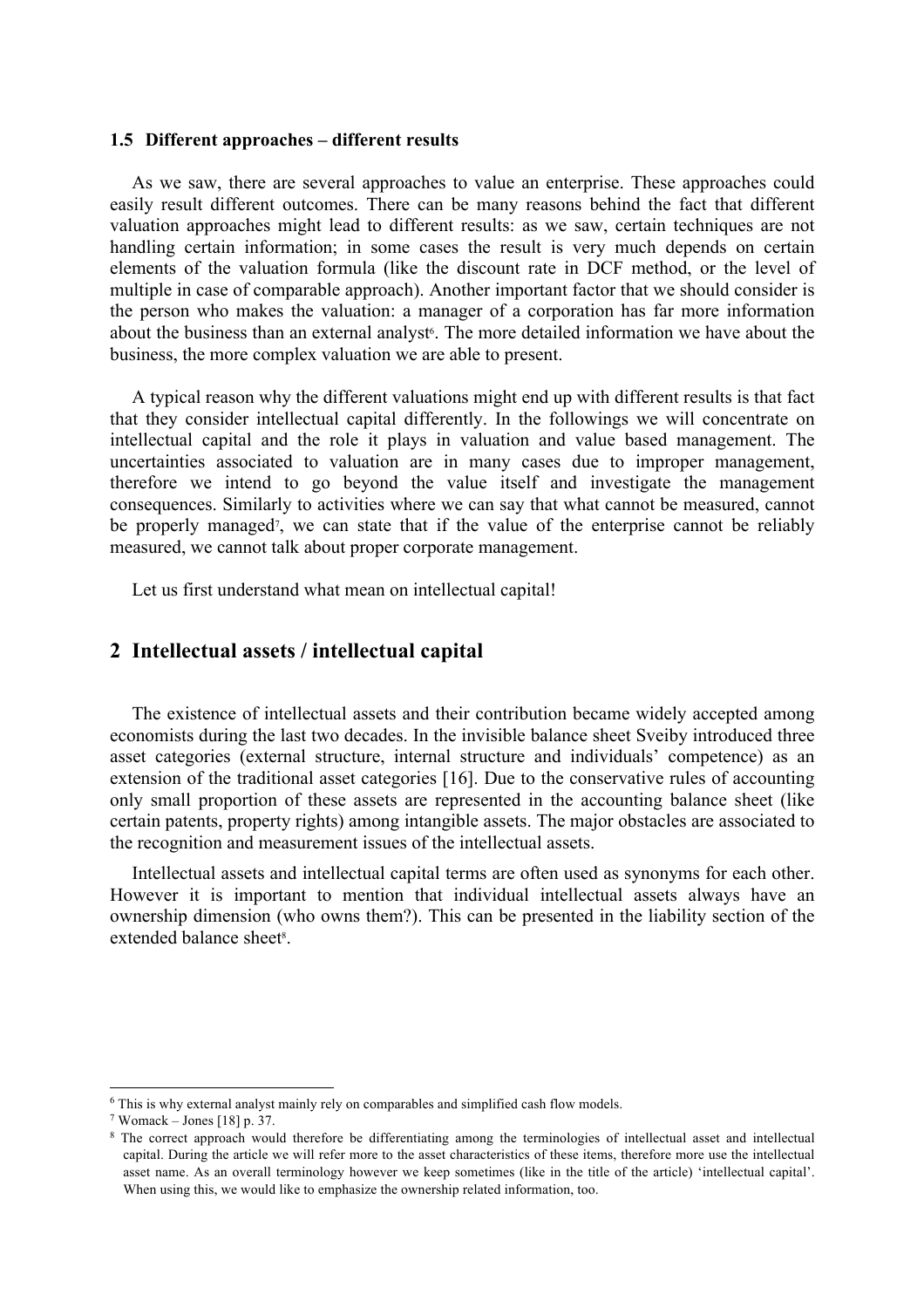# **2.1 The dynamic characteristics of intellectual assets**

Intellectual assets are fundamental for the operation of an enterprise. The complex production formula introduced by Boda and Virág [3] is helping us to better understand what role intellectual assets play.

In the equation (see Fig. 1.) **Y** refers to the overall value generated by the enterprise. The formula describes eight elements (production factors) that are necessary for value creation. Five out of these eight elements form knowledge capital.

- **I** *<sup>E</sup>* represent '*External immaterial assets*', which include explicit knowledge about and all relationship with the environment of the enterprise (customers, suppliers, regulative decision makers, etc.). Brands, image and references all belong to this category. Sveiby's '*external structure'* category covers the same intellectual assets.
- **I** *<sup>I</sup>* represent '*Internal immaterial assets*'. These explicit knowledge elements refer to the capability of 'being organised' and the capability of solving challenges and problems following internal procedures. The documentation of processes, the manuals, internal regulations, the recipes of products belong to this group. Sveiby's '*internal structure*' is identical to this category.
- **I** K (personal knowledge of employees),  $I^S$  (skills of employees) and  $I^M$  $\ddot{\phantom{0}}$ (motivation of employees) are mainly tacit knowledge elements that belong to the employees (Sveiby's '*individuals' competence*' category). These assets only belong to the company until the employees are employed.



Fig. 1. Complex production formula [3]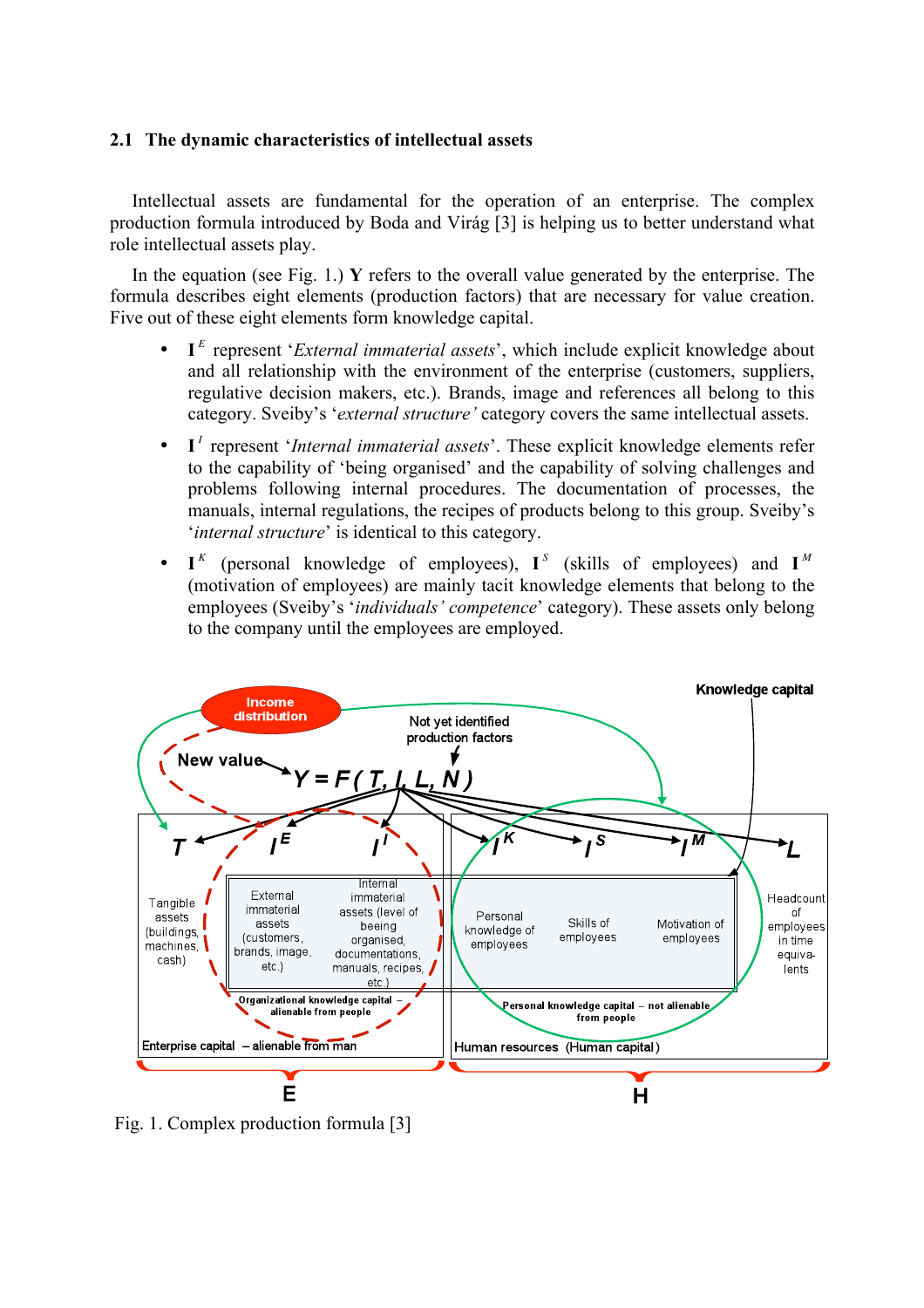Production factors are essential for the company's operation. All previously listed elements are necessary for value creation; in case any of the elements are missing, the operation itself is in danger. For better understanding of how these factors interrelate, let us see some examples for typical suboptimal operation:

- One production factor is behaving like a bottleneck *e.g. a company has the necessary physical assets, the qualified and motivated workforce but the customer base is underdeveloped: due to this, the company is running with idle capacities (both tangible and knowledge assets) and not generating enough profit for the shareholders –* The bottleneck might be due to missing capacity or might be quality driven (not proper capacity). In either case the bottleneck limits the output.
- The individual production factors exist, but there is no harmony among the elements – *e.g. the employees are not aware of the fact that certain internal immaterial assets (process manuals, product recipes) are available at the company and are operating without the use of them –* The value creation is not perfect in this case.
- There is significant risk associated to some production factors *e.g. the competition is targeting certain key employees –* In this case there is no immediate affect on value creation but the long-term value creation is in danger.
- There is significant excess capacity for certain production factor(s)  $-$  It means utilized capacities with unnecessary cost associated. Therefore the value creation is not optimal.

Marr [10] rightly underlines that without appropriate intellectual assets, physical assets are just commodities and that the identification and proper management of intellectual capital is becoming a key differentiator between successful, mediocre and falling enterprises.

# **2.2 Intellectual Capital and the value of the corporation**

In the first paragraph we have reviewed the traditional approaches of corporate valuation. Let us see how these approaches are taking into consideration the intellectual assets!

The asset-based valuation is only considering those IC elements, which are represented in the accounting records of the enterprise, therefore neglecting the majority of intellectual production factors.

The comparable based valuation is a combination of information regarding past performance (φ is the reference figure: Sales data, EBITDA or other margin figure) and future outlook (this is where they decide upon the level of multiplicator, α).

#### $V = \alpha \times ω$

The exact level of the applied multiplicator is depending on the valuator's experience relating to a similar type (size, shape, risk) of company's performance figure and corporate value. Intellectual assets are not considered directly but their affect is calculated indirectly both in the case of  $\varphi$  and  $\alpha$ .

Cash flow based valuation (DCF model) follows the same logic that we saw during the overview of complex production formula: it concentrates on the value creation potential of the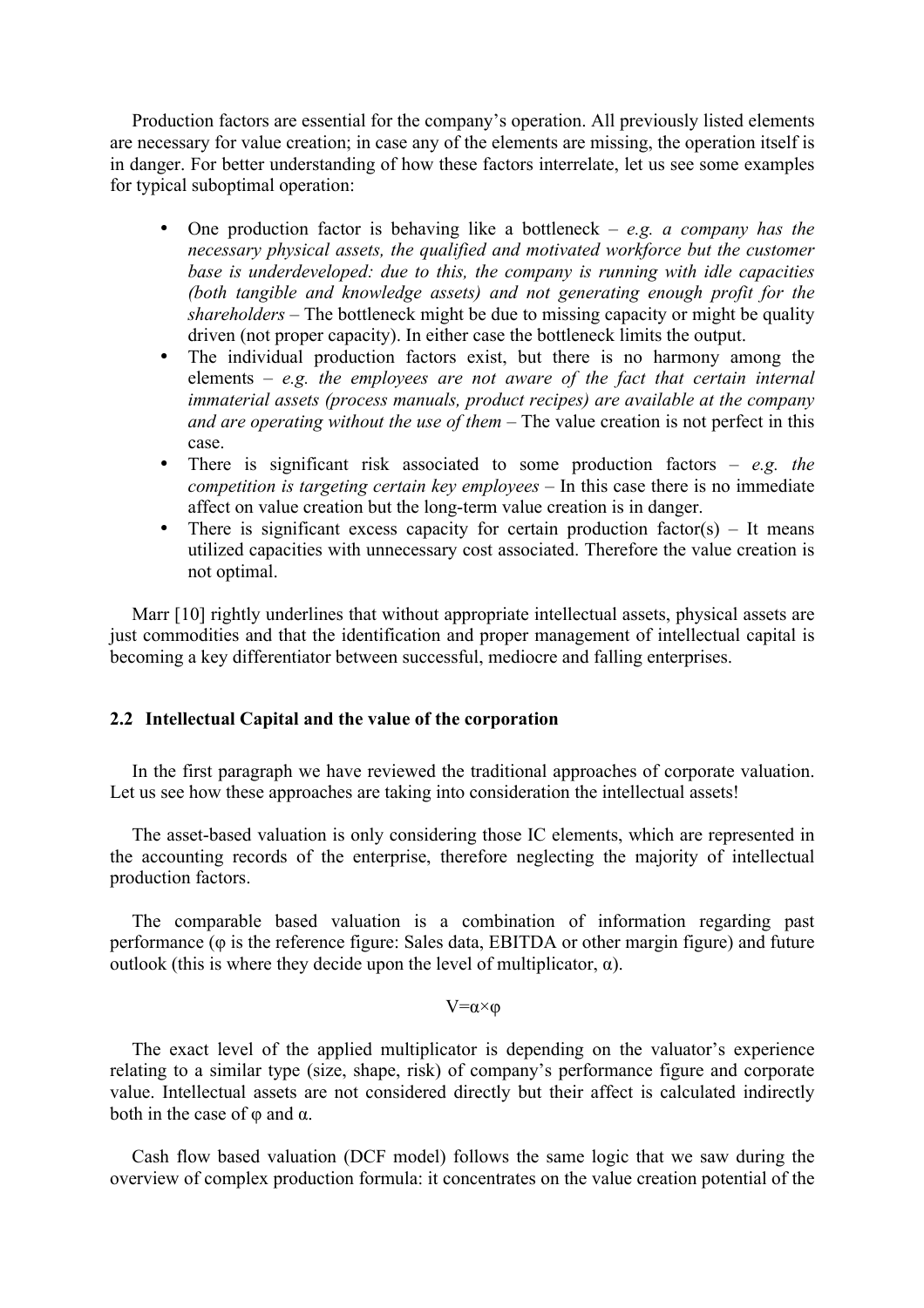enterprise. The business plan is the basis of the calculation of free cash flow. When constructing a business plan, the planner should directly or indirectly consider the characteristics of intellectual assets. When taking into consideration the risks associated to the business plan cash flow based valuation is using the discount factor: the higher the associated risk, the higher the discount factor is.

In most of the cases the cash flow based valuation is done without the detailed investigation of intellectual assets, these factors only indirectly influence the analyst when putting together the business plan and considering the related opportunities and risks.

DCF model receives criticism<sup>9</sup> that it does not properly handle the complexities of intellectual assets. Sudarsanam *at al* [15] describe in details that intellectual assets should be handled as real options. They even define two categories among the intellectual assets: the ones that provide '*exploitative*' options, while the others generating '*exploratory*' options. They define the following equation for corporate value:

*Firm value = value of assets in place*

*+ value of future growth opportunities from assets already in place (exploitative elements) + value of future growth opportunities from new assets (exploratory elements)*

As we saw under point 1.4, using the option approach we have an opportunity to take into consideration the managerial flexibility regarding intellectual assets and the investment into those assets. While the standard DCF model cannot handle situations when the managers can delay an investment or divestment decision, make partial investment or decide upon abandonment, real options allow calculating the effects of these elements. Sudarsanam *at al* [15] provides us a visualization of the difference between base case valuation (e.g. with DCF model) and valuation expanded with option pricing:

*Expanded NPV = direct NPV (calculated as if the follow-on investments were undertaken immediately) + value of options (value of flexibility)*

There are three main techniques we can utilize for complex valuation, where optional elements are considered10:

- 1. Black-Scholes optional pricing model borrowed from financial option pricing practice
- 2. Binominal option model, or
- 3. We can expand DCF valuation model with Monte Carlo simulation

There are plenty of studies available that are concentrating on the value of intellectual assets (intellectual capital). Our view is that the value of intellectual assets is inseparable from the value of the entire enterprise therefore our focus should be on understanding the corporate value which takes into account the knowledge relating to the company's intellectual assets.

<sup>-&</sup>lt;br>9 Sudarsanam *at al* [15]

<sup>10</sup> For more details please refer to Copeland and Tufano [5] and Sudarsanam *at al* [15].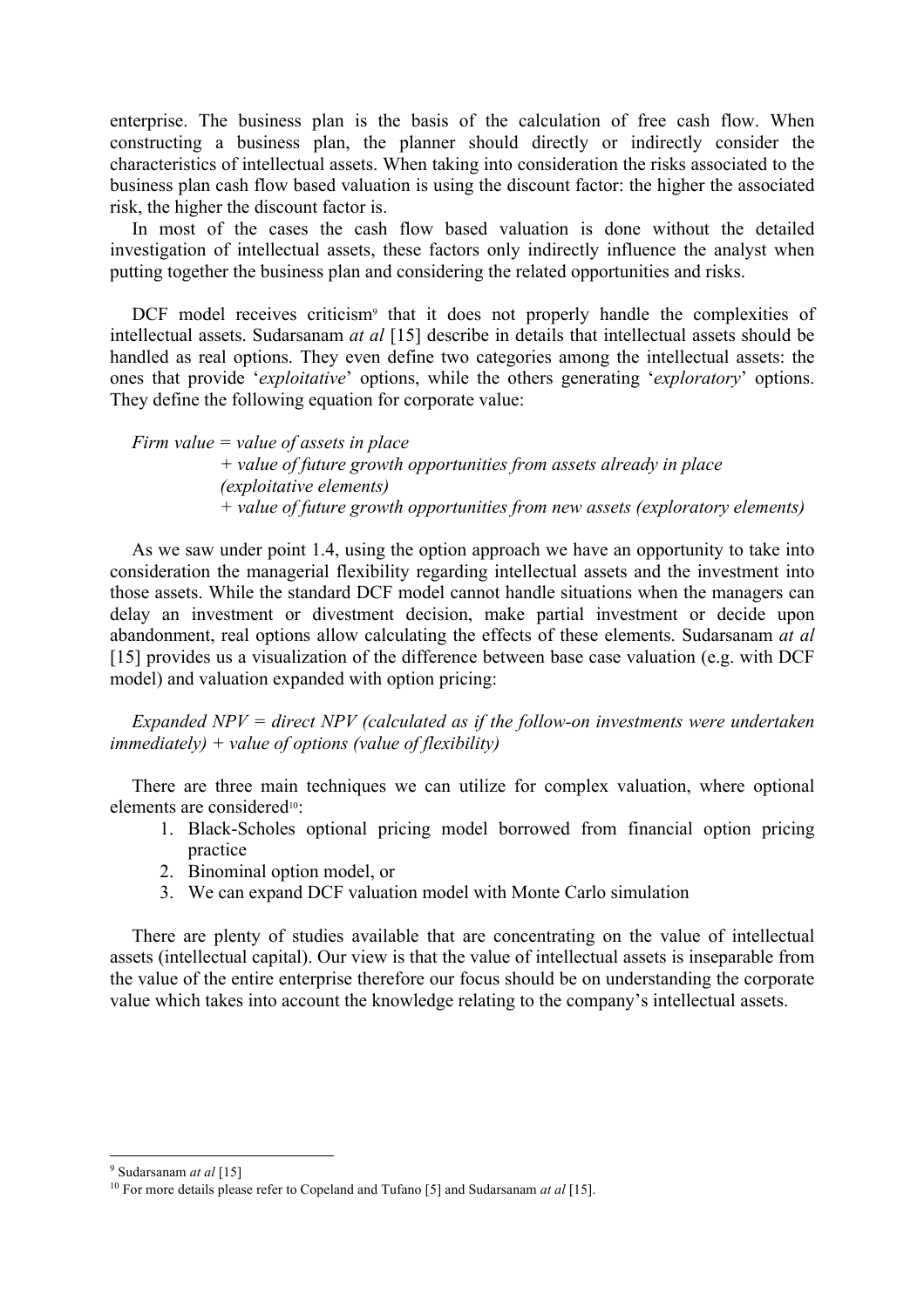# **3 How can we utilize the information gained from intellectual assets?**

We saw in the previous section that intellectual assets have an unquestionable effect on corporate value. The better structure we have among the production factors (including many intangible elements), the higher the value creation will be. The higher the value creation capability of an enterprise, the higher its value is. Investors are paying for the promise of future cash generation. Thus investors are paying for mix of production factors, which has a likelihood of creating future value (i.e. free cash). The higher the associated risk, the higher discount they apply as discount factor for future cash flow.

Managements are interested in increasing the value of their enterprise therefore they should spend more time on discovering and understanding their company's complex production formula: the mix of tangible and intangible assets.

In chapter 2.1 we saw some examples for suboptimal operation. Let us see now what kind of tasks we have in case we intend to better understand our company's operation!

### **3.1 Discovering what we own**

The first task is to understand what we have. We need to systematically go through the production factor groups (please refer to Fig. 1. in chapter 2.) and understand what we possess in each group. There are many studies that are helping this discovery. Marr [10] provides a five-step approach for the management of intellectual capital (identification, visualization, measurement, management and reporting) of which the first two steps relates to the discovery. He suggests an inventory check for all major categories.

We should analyze what we have in each IC asset group and how much it is necessary for the fulfillment of our strategy. The visualization of main intellectual assets, their relationships and their link to the company's strategic goals both helps the discovery of what we own and eases the internal communication<sup>11</sup>.

## **3.2 Exploring the capacities + understanding the quality**

We saw earlier that each production factor is necessary for the company's operation. It means that there is always a bottleneck element in the formula. For finding the bottleneck we need to be aware of the capacity status of each production factor (in fact the capacity status of each asset). We will see in the next point that significant excess capacity is not favorable either as it can destruct value creation due to unnecessary costs associated to the spare capacity.

Similar to machines among tangible assets, each intangible asset has its own capacity. As an example let us consider what the sales potential of a given sales network can be.

Capacity is inseparable from the quality of the asset. Even if their output capacity is identical, the associated quality might vary. As an example let us assume that there are two companies with operating ERP systems, but one of the companies has a database setup, which

<sup>&</sup>lt;sup>11</sup> For this visualization Marr [10] suggests the use of 'Value Creation Map'-s.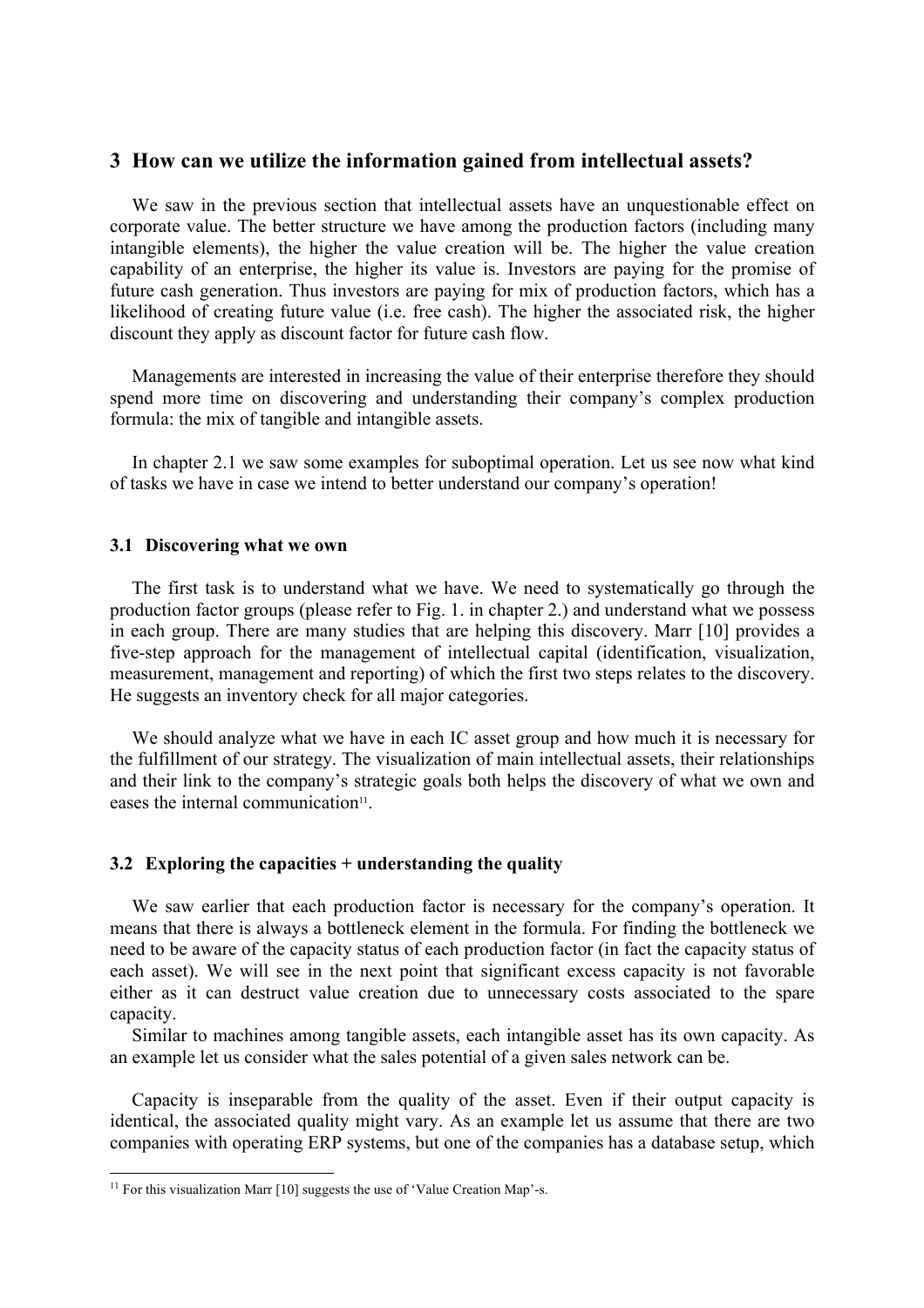doesn't allow certain statistical queries. We cannot say in this case that the two companies have the same standard of production factor. Another – more intangible example – is the difference between two colleagues who translate: both have excellent language skills, but while one of them is excellent in every situation the other tend to be passive (and therefore less supportive) in certain situations due to his personality type.

# **3.3 Analyzing the value creation – how efficiently the production factors work together?**

Production factors depend on each other. The more they fit each other (let us say the higher the interdependence or correlation among them) the higher the output will be. As an example let us assume that we have skilled workforce and excellent modern machinery but our employees are not particularly trained for utilizing the extra capabilities of those machines. In this case the standalone factors are excellent, but they are not matched properly.

The most important information is the conceptual maximum we can target with a given mix of production factors. Given the seven elements of the production formula we face a multidimensional structure. In order to effectively visualize this we can switch to two dimensions by grouping using the two major parts of the production formula: enterprise capital and human capital<sup>12</sup>.

On Figure 2., the theoretical maximum of the output is marked with Y *Optimum* . In case our output is below this level, let us say it is at the point represented by Y<sub>Actual</sub>, the following reasons might be behind this:

- some of the production factors have idle capacities (unutilized time for machines, workers, underutilized sales network, etc.),
- the capacities are utilized but correlation of production factors is not perfect (the machines are used, the workers are busy but due to a mismatch the targeted output it not the optimum: e.g. we make word processing on high capacity computers with over skilled workers), or
- one of the production factors inside enterprise capital or human capital is acting as bottleneck.

<sup>&</sup>lt;sup>12</sup> In this visualization the research of Prof. Gyorgy Boda provided me a starting point and inspiration.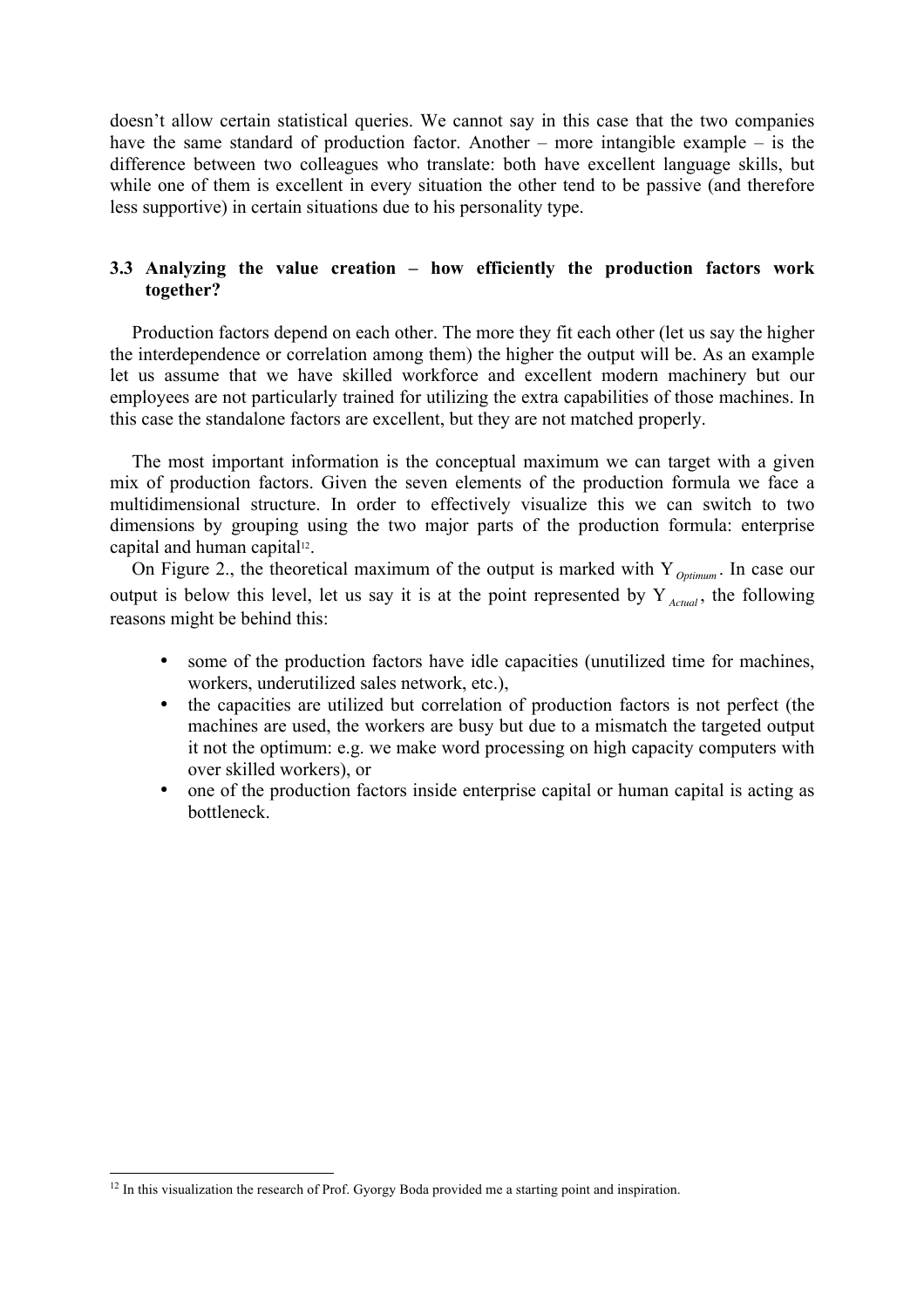

Fig. 2. Optimizing output

In case our target is to increase the output level, we have the following options:

- eliminate the underutilized elements<br>• improve the interrelationship among
- improve the interrelationship among the production factors<br>• identify the bottleneck element (and decide upon extension)
- identify the bottleneck element (and decide upon extension)

Figure 3 is visualizing the different levels of output the company might target. For each output level many different combination of enterprise capital and human capital is possible. This is why the output is represented as a curve. According to the aims of the shareholders the company is setting its desired output level in its strategic plan. Once it is decided they should set the necessary level of enterprise capital and human capital.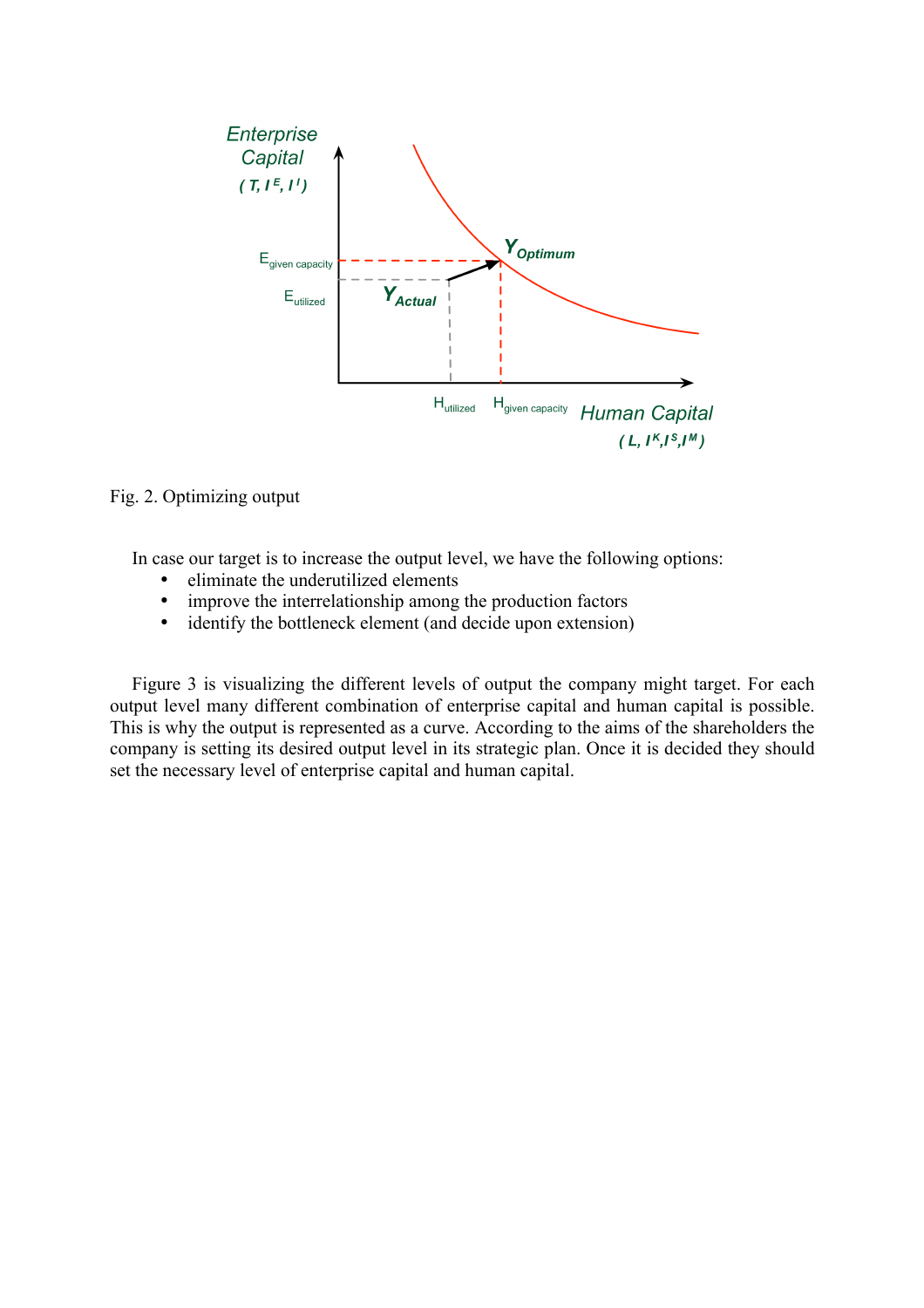

Fig. 3. Production curves

When talking about value creation we mean profit generation, for profit generation we need to understand the costs associated to each production factor<sup>13</sup>.

Every asset (regardless whether it is a tangible or intangible asset) has two types of costs. One part of the associated cost is relating to the keeping and maintaining the asset, while the other part is associated with the operation of the asset14. In case the asset has spare capacity it means that we keep a certain part unnecessarily<sup>15</sup>, therefore a certain portion of the cost is a loss element in value creation.

As we saw earlier, value creation capability is strongly associated to corporate value. We should, however also assess what might affect value creation.

## **3.4 Assessing the risks and opportunities**

Production factors require risk analysis. Risk management has a wide range of approaches that might be utilized in this respect ([6] and [7]).

Risk analysis – among others – should cover the following aspects:

- possibility of losing certain production factors especially the risks associated to the ownership of production factors
- operational risks of productions factors
- relative cost level of production this might refer to the long-term competitive position of the company

 $13$  For the non-profit sector value creation means other elements than profit (e.g. social return on investment) but the cost related information is similarly important.

<sup>&</sup>lt;sup>14</sup> More details in Boda – Szlávik  $[2]$ , especially figure 5. in the article.

<sup>&</sup>lt;sup>15</sup> Of course there can be temporarily idle capacities due to seasonality, or reserve capacities for safety situations. In these cases we cannot automatically define them unnecessary.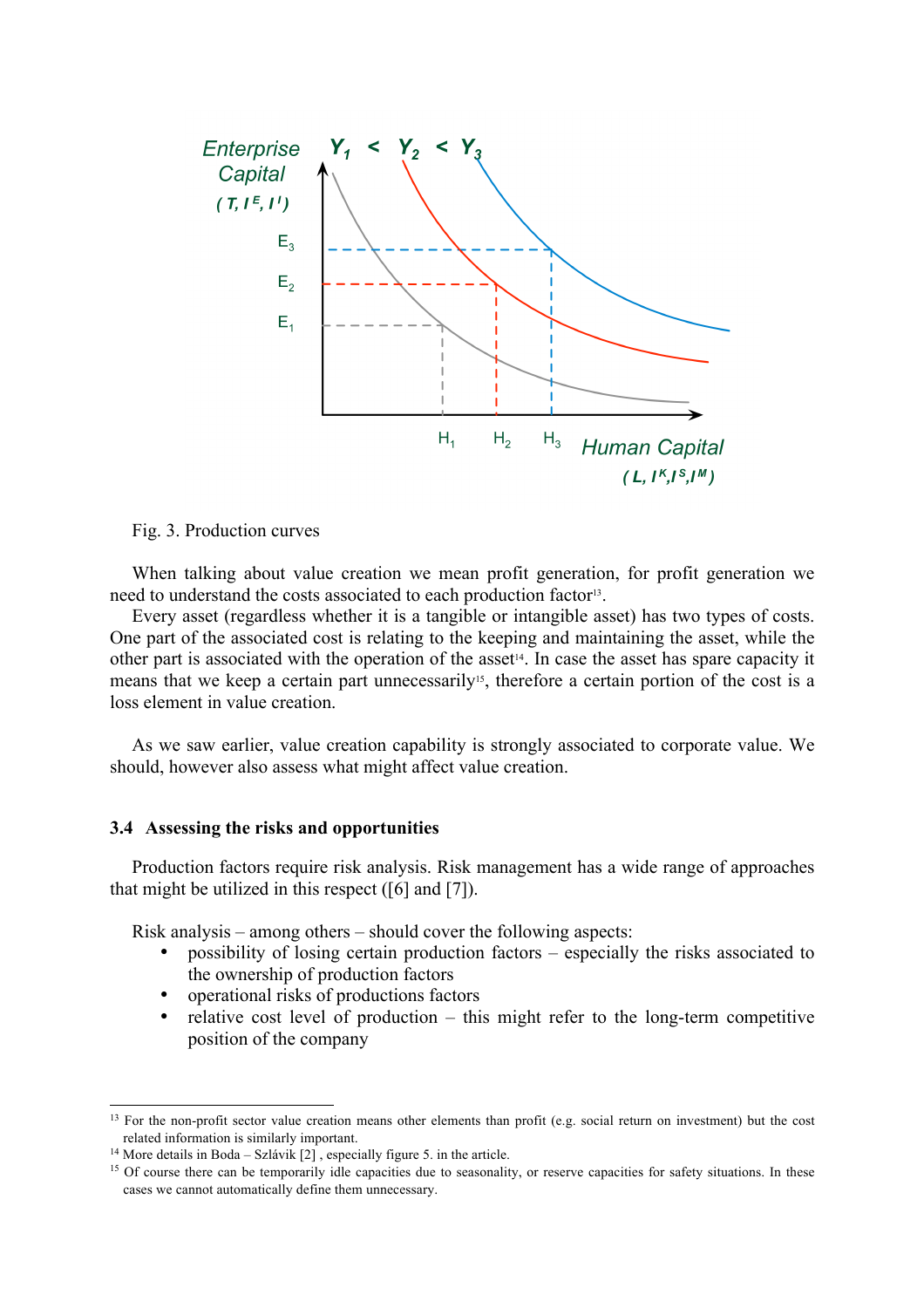The ownership of intangible production factors is especially critical, as the human capital's elements are mainly owned by the employees.

During valuation the overall risk level will be reflected in the discount rate – as we covered it earlier.

For the analysis of opportunities associated intellectual assets we can follow one of the option pricing models and collect the necessary information (like value associated to certain scenarios, volatility of project's return, etc.). The same approach might be used for the analysis of intellectual asset related key risk scenarios.

### **3.5 Identifying the gaps and the necessary developments**

When we covered the value creation in point 3.3 we saw that once the target output level is defined there might be necessary developments.

The results of the risk assessment might also require certain developments.

One of the challenges associated to developments is that they require the investment of financial resources and management time. In most of the cases these two elements are bottleneck resources. Decision makers face difficulties when they should select among competing development projects therefore we should make sure that the decision making is supported by cost benefit analysis and risk analysis.

#### **3.6 Putting everything together**

Value based management (VBM) is focusing on maximizing the shareholders' value. VBM's main question is what should the management do both during strategic decisionmaking and during everyday operational decisions in order to ensure that the corporation's shareholders' value is increased. According to the concept, corporate strategy-making, controlling (planning and measuring corporate performance), management and employee compensation frameworks should all be linked to shareholders' value.

In previous chapters, we saw how fundamentally intellectual assets are linked to corporate value. Therefore we can define intellectual assets as value drivers in VBM.

According to Koller [8] there are four key management processes that collectively govern the adoption of VBM: strategy development, definition of performance targets, preparation of action plans and budgets and operation of performance measurement and incentive systems.

If we would like to enrich our value based management practice we should consider the analysis of intellectual assets (and their affects) during these four processes according to the steps we covered in points 3.1 to 3.5.

#### **3.7 Communicating the results**

Visualization and communication of what we possess and what we might reach is essential towards those stakeholders who are interested in the value of our company. Therefore the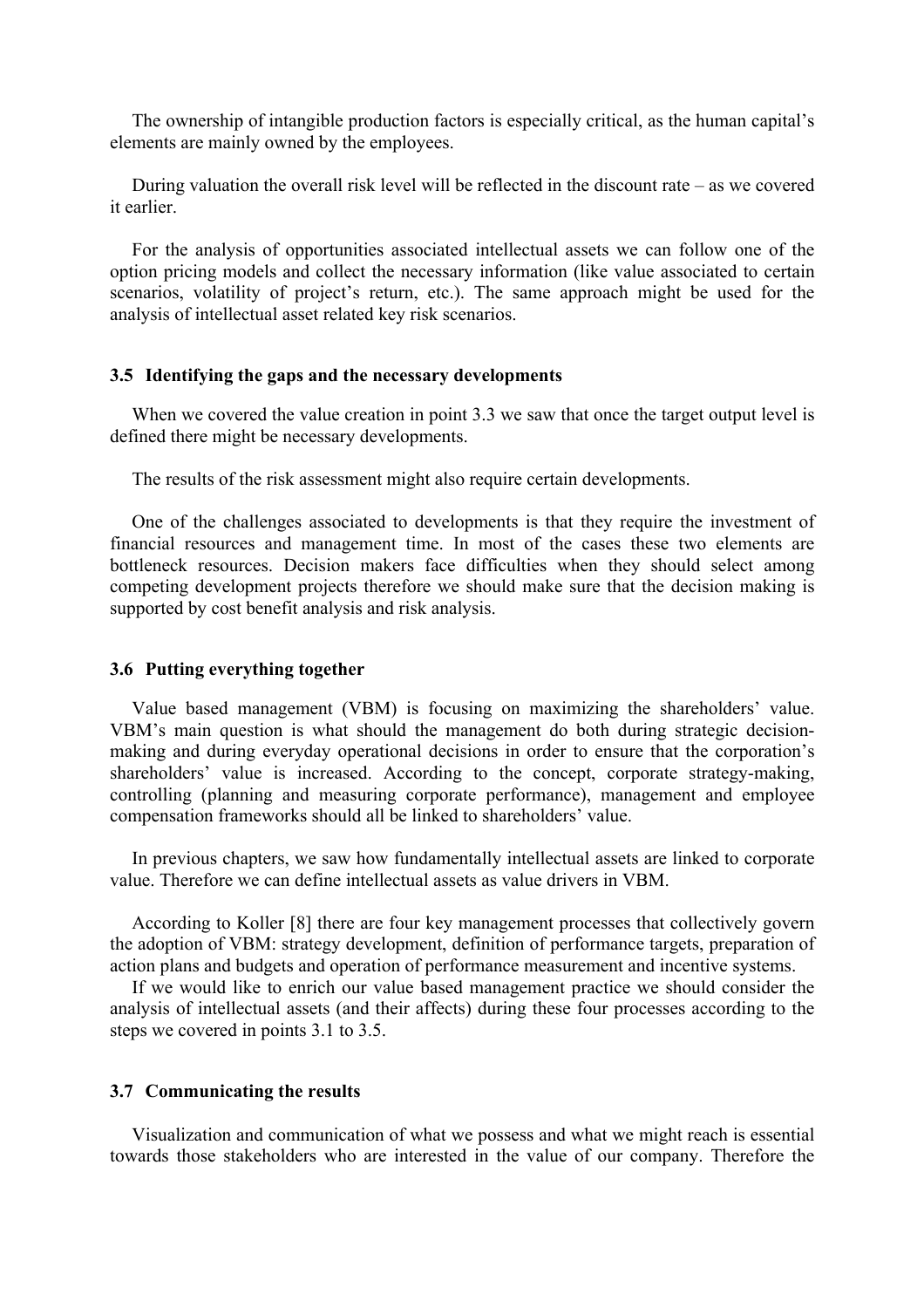targets set in VBM could only be fulfilled in case the intellectual asset related information is shared with the stakeholders.

Widely accepted fact that traditional financial reporting standards are unable to present the intellectual capital related information. There are many efforts which all aim the standardization of intellectual capital reporting<sup>16</sup>. Tichá [17] provides an excellent overview of the existing intellectual capital reporting concepts.

Until a comprehensive standard is defined and accepted (which is not likely to happen soon) companies should select one of the developed concepts and start making voluntary reporting of intellectual capital.

# **4 Conclusion**

The growing importance of intellectual capital unquestionably changes the way we ought to manage our corporations. We saw how intellectual assets contribute to corporate value creation and therefore to the value itself. There are plenty of efforts among academics and researchers to make intellectual capital more identifiable and understandable. Parallel to this, managers and consultants are working on making intellectual capital more manageable. Widely accepted management techniques, like value based management are providing great platforms for the integration of intellectual capital management.

In this paper we intended to highlight the complex way intellectual assets contribute to corporate value. We reviewed the traditional ways of grasping enterprise value and examined how intellectual assets are taken into consideration.

Managers should systematically uncover what kind of intellectual assets their corporation possesses, understand their interdependencies, and capture their contribution to the company's strategy. For judging efficiency the capacity status of assets and their cost status need to be investigated while for the appraisal of the asset structure's effectiveness the correlation among intellectual assets should be in focus. Exploratory work needs to be concluded by assessing the risk status of assets.

By linking intellectual capital analysis with value based management we can make sure that it gets the necessary, continuous management focus and – above all – increases corporate value.

<sup>&</sup>lt;sup>16</sup> Like Ricardis [14] by the European Commission or MERITUM Guidelines [14].